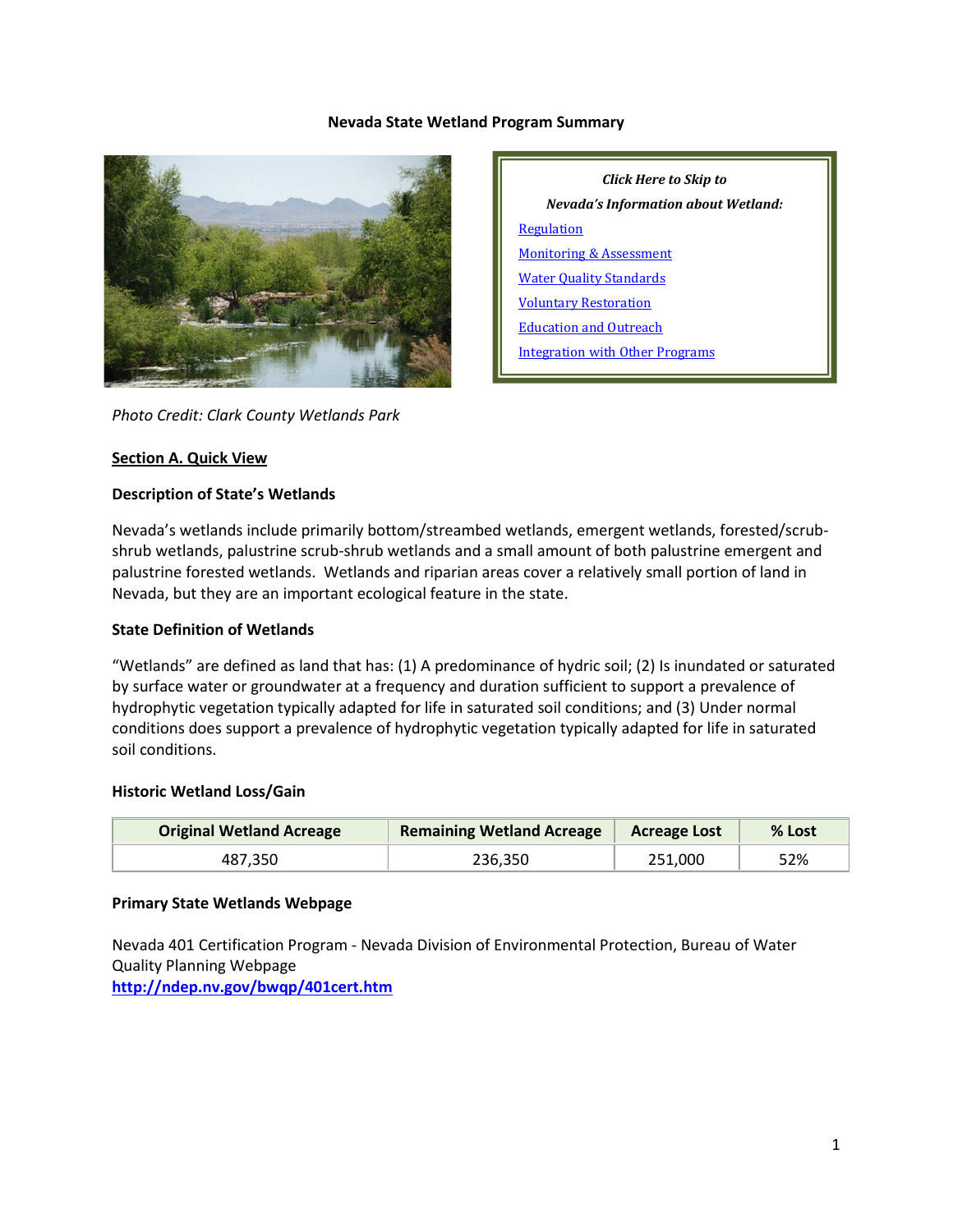### **State Wetland Program Plan**

Nevada does not have an EPA-approved state wetland program plan. However, the Nevada Natural Heritage Program and several state agency partners developed and are in the process of implementing the *Nevada Wetlands Priority Conservation Plan* (2006) <http://heritage.nv.gov/sites/default/files/library/wetplan2006.pdf>

# **No Net Loss/Net Gain Goal**

Nevada has not formally adopted a no net loss goal for wetlands.

#### **State Resources for Wetland Work**

| <b>State</b><br><b>Name</b> | Core element #1:<br><b>Regulation</b> | <b>Core Element #2:</b><br><b>Monitoring and</b><br><b>Assessment</b> | <b>Core Element #3:</b><br><b>Wetland Water</b><br><b>Quality Standards</b> | <b>Core Element #4:</b><br><b>Voluntary</b><br>Wetland<br><b>Restoration</b> |
|-----------------------------|---------------------------------------|-----------------------------------------------------------------------|-----------------------------------------------------------------------------|------------------------------------------------------------------------------|
| <b>Agency</b>               | <b>DFP</b>                            | <b>DEP</b>                                                            | <b>DFP</b>                                                                  | None                                                                         |
|                             |                                       |                                                                       |                                                                             | (Check with DOW)                                                             |
| Source(s)                   | Information unavailable               | Information                                                           | Information                                                                 |                                                                              |
|                             |                                       | unavailable                                                           | unavailable                                                                 |                                                                              |
| Amount                      | Small amount for                      | Small amount for                                                      | Very small amount                                                           |                                                                              |
|                             | staffing                              | staffing                                                              | for staffing                                                                |                                                                              |
| <b>Staffing</b>             | Small % each of 4 staff               | Small % each of 4 staff                                               | Very small % each                                                           |                                                                              |
|                             |                                       |                                                                       | of 4 staff                                                                  |                                                                              |

**Note:** Detailed budget information is not available at this time.

#### **State Permitting Fees**

| <b>State Permitting Fee</b> | <b>State Name</b> |
|-----------------------------|-------------------|
| Yes/No                      | NO                |
| Amount (range)              | N/A               |
| Agency                      | N/A               |

*Note:* There are very few discharges to surface waters of the state. Any of the small numbers of permits issues would more likely to be groundwater permits.

### **Innovative Features**

None.

# **Models and Templates**

None.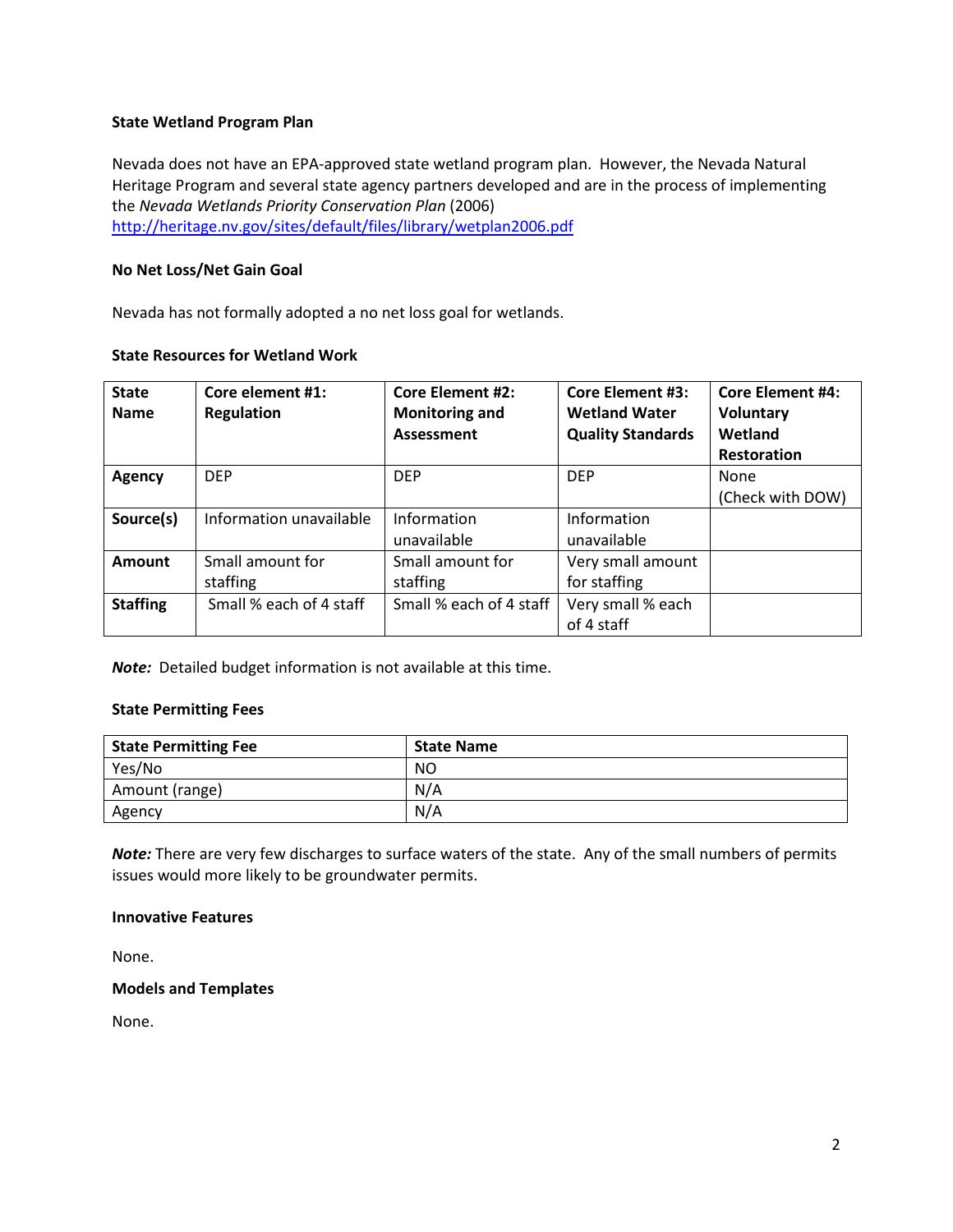# <span id="page-2-0"></span>**Section B. Regulation**

#### **How are Wetlands Regulated in Nevada?**

Nevada regulates wetlands primarily through §401 certification under the Clean Water Act. The Nevada Department of Conservation and Natural Resources oversees the State's §401 certification process and has several divisions and programs that have jurisdiction over wetlands:

- NDCNR DEP *Bureau of Water Quality Planning* oversees development and implementation of water quality standards, §401 water quality certification, monitoring, and wetlands education, among other activities. The §401 certification process is described in the state's water quality provisions
- NDCNR-DEP *Bureau of Water Pollution Control* issues discharge permits, enforces the state's water pollution control laws and regulations, and provides technical and financial assistance to dischargers.
- NDCNR *Natural Heritage Program* (NNHP) maintains an inventory and databases on the locations, biology, conservation, and management status of all threatened, endangered, sensitive, and at-risk species, biological communities, and noxious weed infestations in the state. NNHP also supplies information and technical services to meet diverse conservation, planning, development, land management, and research needs.
- NDCNR *Division of Water Resources* (DWR) conserves, protects, manages, and enhances water resources for the state through the appropriation and reallocation of the public waters. In addition, DWR is responsible for quantifying existing water rights, monitoring water use, distributing water, and other tasks related to water allocation

Nevada is different from most states, in that DEP has been given the authority to set standards on any water of the state. With this authority, the state has set individual standards for three specific areas of wetlands – the Las Vegas Wash, the Carson Sink, and a marsh.

Additionally, Nevada Department of Wildlife (NDOW) is charged with the preservation, protection, management, and restoration of wildlife and its habitat, which often includes wetlands. The department prioritizes wetland resources for acquisition and management and preserves and restores wetland habitat throughout the state. Nevada Conservation Bonds have provided substantial funding to acquire wetland areas and water rights for Nevada's Wildlife Management Areas (WMAs). NDOW also administers the *Habitat Proliferation Permit* program for dredging in any river, stream, or lake. As part of the permitting process, biologists review the proposed operation and ensure that activities are not deleterious to fish or aquatic life.

It is important to note that there is some disagreement about whether some of the basins in the central part of the state should be regulated as Waters of the US (WOTUS). At issue is whether closed basins should be considered Waters of the United States (jurisdictional). At least one basin is formally regulated, the Humbolt River Basin. However, the Central Basin (which drains thirty smaller basins) is not currently regulated. The state is currently opposing the proposed new Waters of the United States Rule. At this time, the Corps decides whether or not a 404 permit is required. The state then undertakes the associated 401 certification process if the Corps initiates the 404 permit process. The state considers everything to be WOTUS unless told otherwise by the Corps.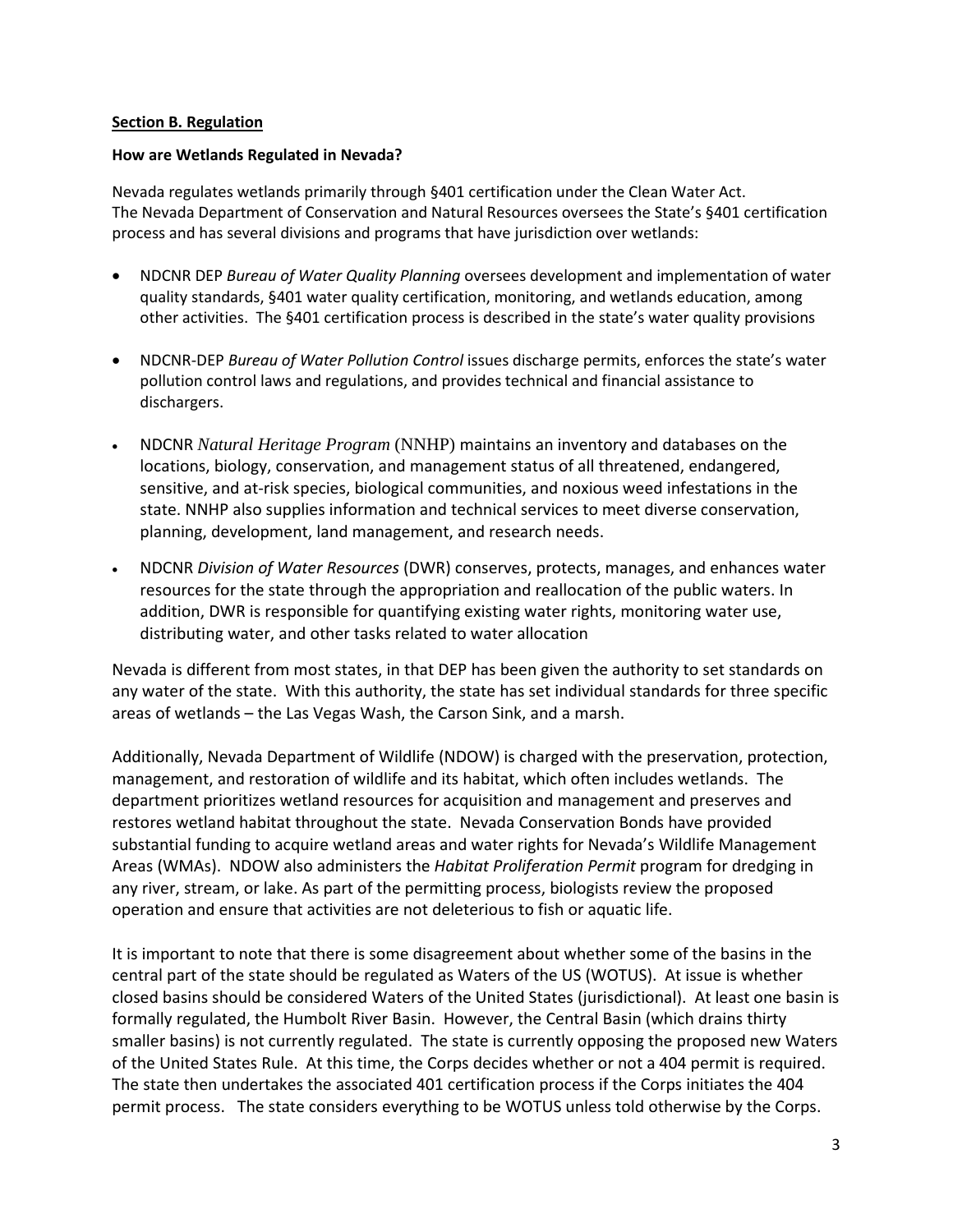### **Wetland Delineation**

| <b>Delineation Guidance</b>                            | Yes | No | <b>Detail</b> |
|--------------------------------------------------------|-----|----|---------------|
| Use State's Own Method                                 |     | х  |               |
| Use Corps' 87 Manual and<br><b>Regional Supplement</b> |     |    |               |
| Other (Please describe)                                |     |    |               |

### **Evaluation Methodology**

The state does not have any formal evaluation methodology. The Corps is responsible for any evaluations conducted in the state.

#### **Exempted Activities**

Comparable to federal.

# **Special Provisions for Agriculture and Forestry**

Comparable to federal.

# **Penalties and Enforcement** (This text may be changed by staff; check with state for latest informartion)

To maintain the quality of the state's waters, NDCNR-DEP, Bureau of Water Pollution Control issues permits for discharges; enforces permit conditions; and enforces law that prohibits unauthorized discharges. Violators to the state's water quality provisions are liable for civil penalties of up to \$25,000 for each day of the violation. Damages may include compensation for any loss or destruction of wildlife, fish or aquatic life. Criminally negligent violators are guilty of gross misdemeanors and are punishable by a fine of up to \$25,000 for each day of the violation or by imprisonment in the county jail for not more than one year, or by both fine and imprisonment.

#### **Permit Tracking**

The Department of Environmental Protection (DEP) tracks 401 certifications in a departmental database.

#### **State General Permit (statewide vs. regional coverage)**

| <b>Permit Coverage</b>          | Yes | No     | <b>Detail (Type of Permit)</b> |
|---------------------------------|-----|--------|--------------------------------|
| <b>Regional General Permit</b>  |     | ∧      |                                |
| <b>Statewide General Permit</b> |     | v<br>∧ |                                |

#### **Assumption of 404 Powers**

| <b>Assumption Status</b>         | Yes | <b>No</b> | <b>Detail</b> |
|----------------------------------|-----|-----------|---------------|
| Assumed                          |     |           |               |
| <b>Working Toward Assumption</b> |     |           |               |
| <b>Explored Assumption</b>       |     |           |               |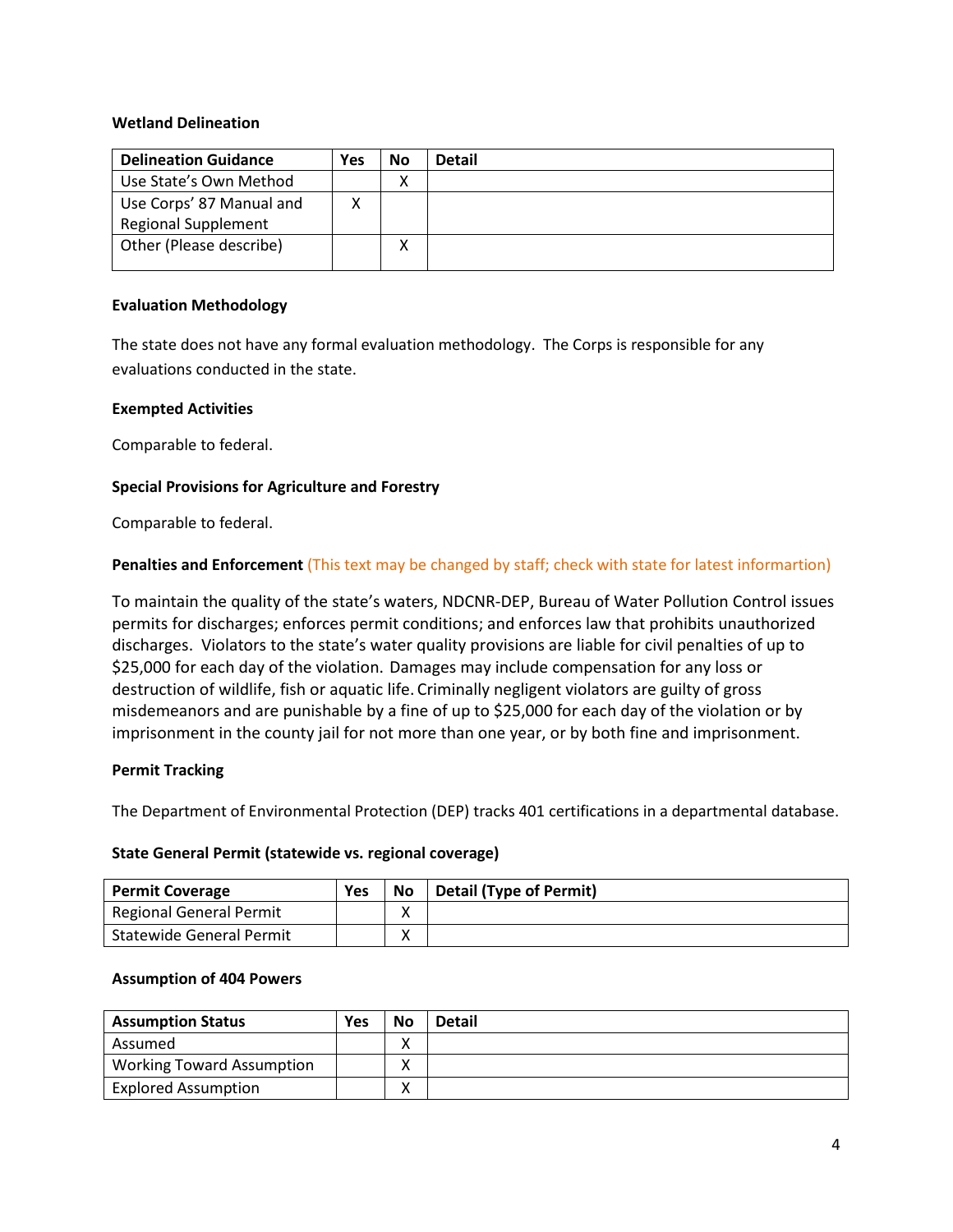# **Joint permitting**

None.

# **Special Area Management Plans and Advanced Identification Plans**

None.

# **Buffer Protections**

DEP does not formally regulate or promote any wetland or stream buffer protections. The Natural Heritage Program may have some protections (contact NHP staff for more information).

# **Mitigation Policy**

Nevada relies on the Army Corps of Engineers for all mitigation actions.

# **Mitigation Database**

The state does not have a mitigation database. The Corps relies on the RIBITS database.

#### <span id="page-4-0"></span>**Section C. Monitoring and Assessment**

#### **Agency Responsible for Wetland Monitoring and Assessment**

Nevada monitors wetlands as part of the state's surface water monitoring program that tracks chemical and biological criteria.

Additionally, many of Nevada's high priority wetlands and endemic aquatic species are supported by springs, which are supplied by aquifers fed by precipitation on snow-capped mountains. Most of Nevada's springs have been used as water supplies for livestock, recreation, and domestic purposes and most are disturbed by non-native ungulates, diversion, ground water extraction, recreation, and/ or invasive species. The Nevada Springs Conservation Plan summarizes the current condition, identifies future threats, and highlights necessary actions to conserve some of Nevada's most significant aquatic environments. The Springs Conservation Plan working group identified one conservation goal, seven measurable objectives, and six actions for conserving Nevada's springs of biodiversity significance. Data was collected from 200 spring wetlands where rare or at-risk species have been found and from other knowledgeable biologists and ecologists.

# **Mapping/Inventory**

Contact the Nevada Natural Heritage Program for more information [\(http://heritage.nv.gov/\)](http://heritage.nv.gov/)

# **State Wetland Mapping Public Portal**

The state does not have a wetland mapping public portal. However, the Department of Environmental Protection (DEP) does provide online access to surface water maps.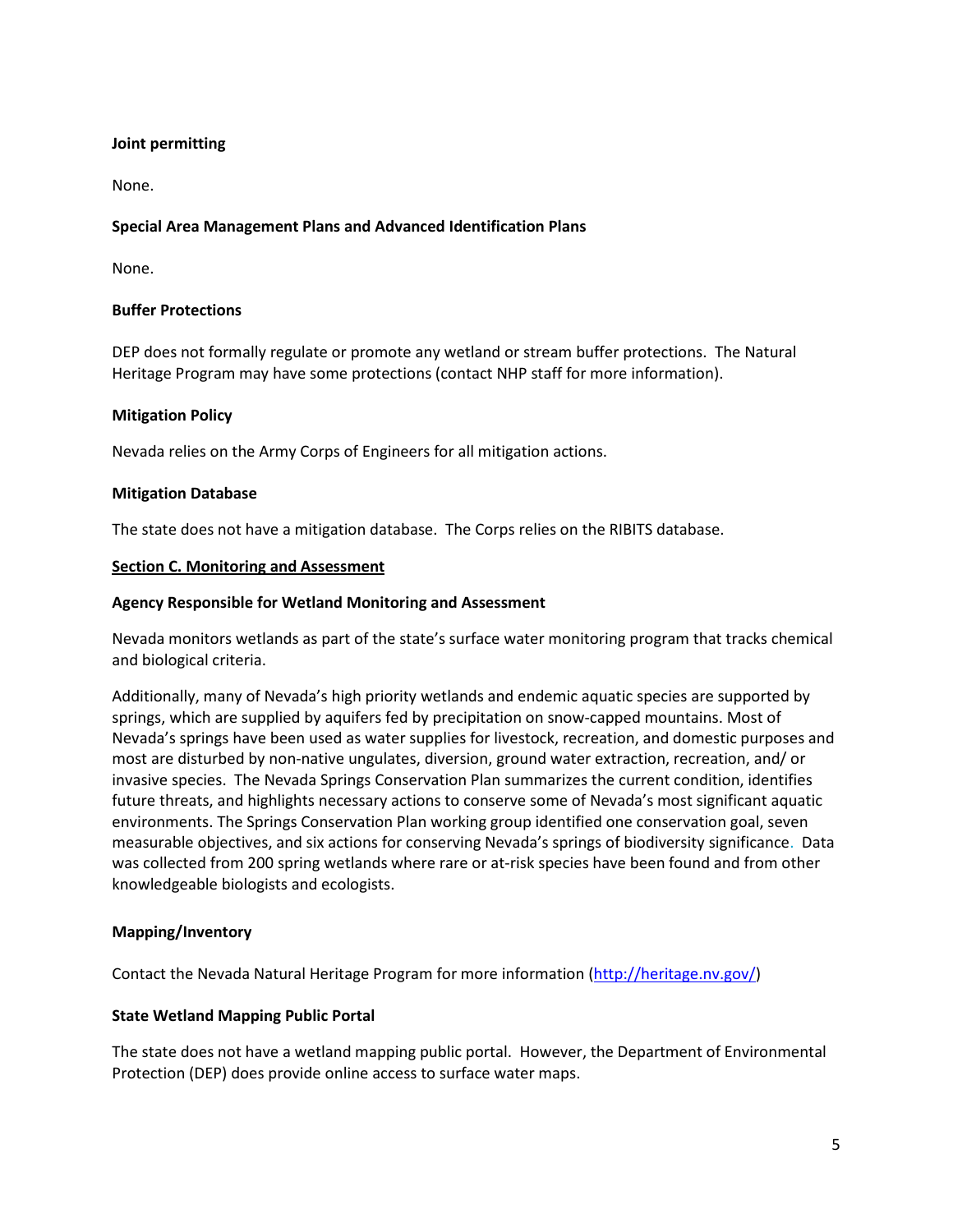# **Wetland Classification and Assessment**

The state defers to the Corps for all classification and assessment efforts.

#### **Statewide Wetland Monitoring Plan**

The state does not have a wetland monitoring plan. However, it does have a statewide water quality monitoring plan. This plan does not explicitly identify wetland monitoring activities.

### **Overall Wetland Gain and Loss Tracking System**

None.

#### **Wetland Monitoring and Assessment Characteristics**

| Level  | None | Level 1  | Level 2 | Level 3 |
|--------|------|----------|---------|---------|
| Nevada |      | $\cdots$ |         |         |

| туре   | None | IBI | Condition | Functional |
|--------|------|-----|-----------|------------|
| Nevada |      |     |           |            |

| Frequency | <b>None</b> | <b>Project Specific</b> | Ongoing                         |
|-----------|-------------|-------------------------|---------------------------------|
| Nevada    |             |                         | <b>Rotating Basin</b><br>System |

*Description:* Due to limited resources, DEP conducts monitoring and assessment on a rotating basin schedule. Which basins are monitored depend on which year. It takes 10 years to conduct a full rotation of the state's basins.

#### **Participation in National Wetland Condition Assessment**

| <b>NWCA Study Type</b>             | Yes | No |
|------------------------------------|-----|----|
| <b>National Study</b>              |     |    |
| <b>State Intensification Study</b> |     |    |

*Description:* State staff were not involved with collecting data for the NWCA.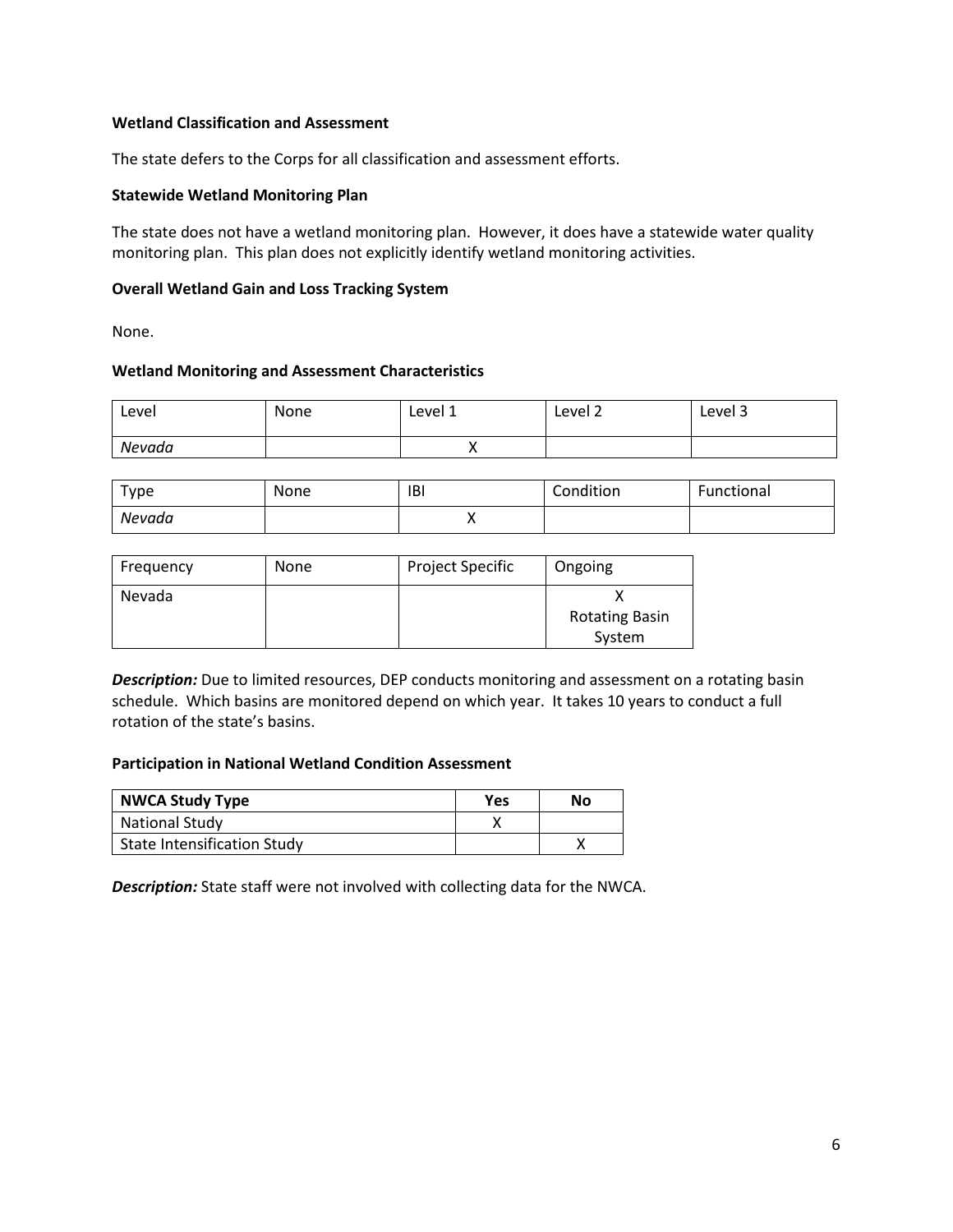# <span id="page-6-0"></span>**Section D. Water Quality Standards**

# **Wetland and Water Quality Standards**

| <b>Type</b>                                                                                                        | <b>None</b> | <b>Use Existing</b><br><b>WQ</b><br><b>Standards</b>                                                                                                                                                  | <b>In Process</b> | Adopted | <b>Future</b><br><b>Direction</b> |
|--------------------------------------------------------------------------------------------------------------------|-------------|-------------------------------------------------------------------------------------------------------------------------------------------------------------------------------------------------------|-------------------|---------|-----------------------------------|
| Wetland-specific<br><b>Designated Uses</b>                                                                         |             | X                                                                                                                                                                                                     |                   |         |                                   |
| Narrative criteria in<br>the standards to<br>protect designated<br>wetland uses                                    |             | X                                                                                                                                                                                                     |                   |         |                                   |
| Numeric criteria in<br>the standards<br>based on wetland<br>type and location<br>to protect the<br>designated uses |             | $\boldsymbol{\mathsf{x}}$<br>(The state has<br>numeric<br>criteria for the<br>three specific<br>wetland areas<br>and a<br>mechanism<br>where it can<br>apply criteria<br>to specific<br>water bodies) |                   |         |                                   |
| Anti-degradation<br>policy includes<br>wetlands                                                                    |             | X                                                                                                                                                                                                     |                   |         |                                   |

**Description:** Nevada's surface water quality standards apply to wetlands because wetlands are included in the definition of waters of the state. Standards are narrative and biological. The state's antidegradation rule also applies to wetlands. Open water designated uses that relate to wetlands include wildlife propagation and water quality. The state also has Tributary Rule: If a wetland has a tributary, the state can apply criteria up to the tributary.

# <span id="page-6-1"></span>**Section E. Voluntary Wetland Restoration**

Information in this section of Nevada's state summary may be incorrect or incomplete. Please contact the Nevada Department of Wildlife for complete, up-to-date information.

# **Types of Wetland Restoration Work Funded by the State:**

| <b>Type of Work</b>           | <b>YES</b> | <b>NO</b> | <b>Description</b>                                  |
|-------------------------------|------------|-----------|-----------------------------------------------------|
| Fund Wetland Restoration (may | χ          |           | NDOW through funding from the Nevada                |
| include easement agreements)  |            |           | Conservation Bond Initiative and state motorboat    |
|                               |            |           | fuel taxes; Additionally, DEP provides some funding |
|                               |            |           | for occasional wetland restoration through 319      |
|                               |            |           | funds.                                              |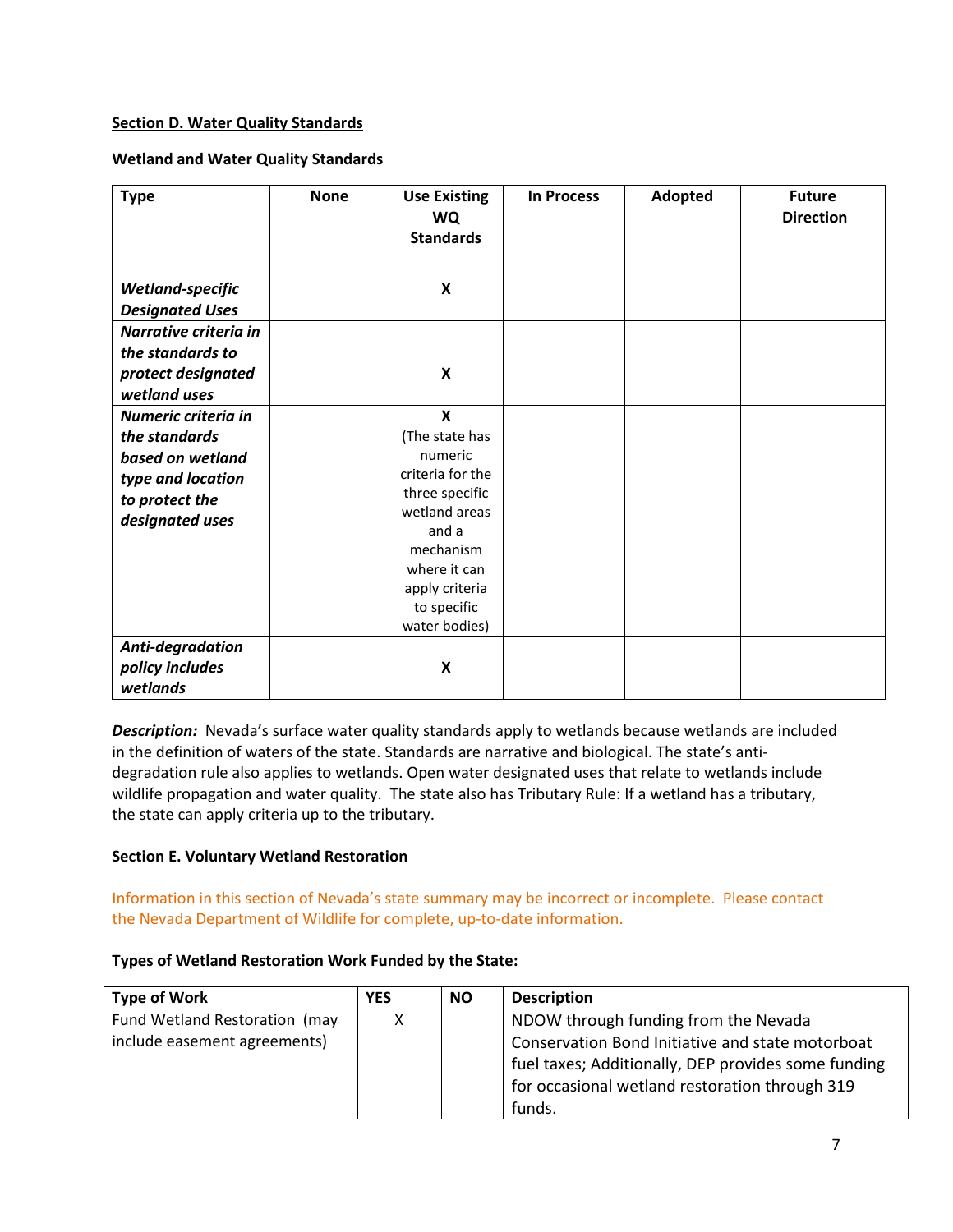| <b>Private Land Restoration</b> | Unknown |             |
|---------------------------------|---------|-------------|
| <b>Public Land Restoration</b>  |         | <b>NDOW</b> |
| <b>Technical Assistance</b>     |         | <b>NDOW</b> |
| Tax Incentives                  | Unknown |             |
| Other                           | Unknown |             |

**Description**: Question One Nevada Conservation Bond Initiative authorizes the state to issue bonds to secure \$200 million for projects to protect and preserve natural resources in Nevada, including wetlands. NDOW is working with the public to determine how to best use its \$27.5 million portion of those bonds. Through the initiative, NDOW works to create partnerships and leverage funds such as Fish and Wildlife Restoration Federal Aid monies, state motorboat fuel taxes, donations, and volunteer services. Funds are used to purchase land or acquire interest in real or personal property for the enhancement, protection, and management of wildlife and habitat, as well as some related recreational opportunities. Allocations also may be used for the development and renovation of facilities or the improvement of existing habitats for fish and wildlife. Acquisition projects are selected based on NDOW plans, plans of partner organizations, and specific criteria, including potential for wetland protection and development.

| <b>Voluntary Wetland Restoration Program Components</b> |  |  |  |  |  |
|---------------------------------------------------------|--|--|--|--|--|
|---------------------------------------------------------|--|--|--|--|--|

| <b>Wetland Restoration Efforts</b> | Nothing in<br>the Works | <b>Planning</b> | <b>In Progress</b> | Mature/<br>Complete |
|------------------------------------|-------------------------|-----------------|--------------------|---------------------|
| Program has a set of restoration   | Information             |                 |                    |                     |
| goals                              | unavailable             |                 |                    |                     |
| Coordinate with relevant           | Information             |                 |                    |                     |
| agencies that outline              | unavailable             |                 |                    |                     |
| restoration/protection goals and   |                         |                 |                    |                     |
| strategies and timeframes          |                         |                 |                    |                     |
| Developed multi-agency body to     | Information             |                 |                    |                     |
| coordinate restoration/            | unavailable             |                 |                    |                     |
| protection efforts                 |                         |                 |                    |                     |
| Set restoration goals based on     | Information             |                 |                    |                     |
| agency objectives and available    | unavailable             |                 |                    |                     |
| information                        |                         |                 |                    |                     |

# **Goals for Restoration Projects**

| Goal                                    | Yes         | <b>No</b> | <b>Description</b> |
|-----------------------------------------|-------------|-----------|--------------------|
| No Net Loss                             | Information |           |                    |
|                                         | unavailable |           |                    |
| Reverse Loss/Net Gain                   | Information |           |                    |
|                                         | unavailable |           |                    |
| Nonpoint Source Pollution (NPS)/WQ      | Information |           |                    |
|                                         | unavailable |           |                    |
| <b>Total Maximum Daily Load (TMDLs)</b> | Information |           |                    |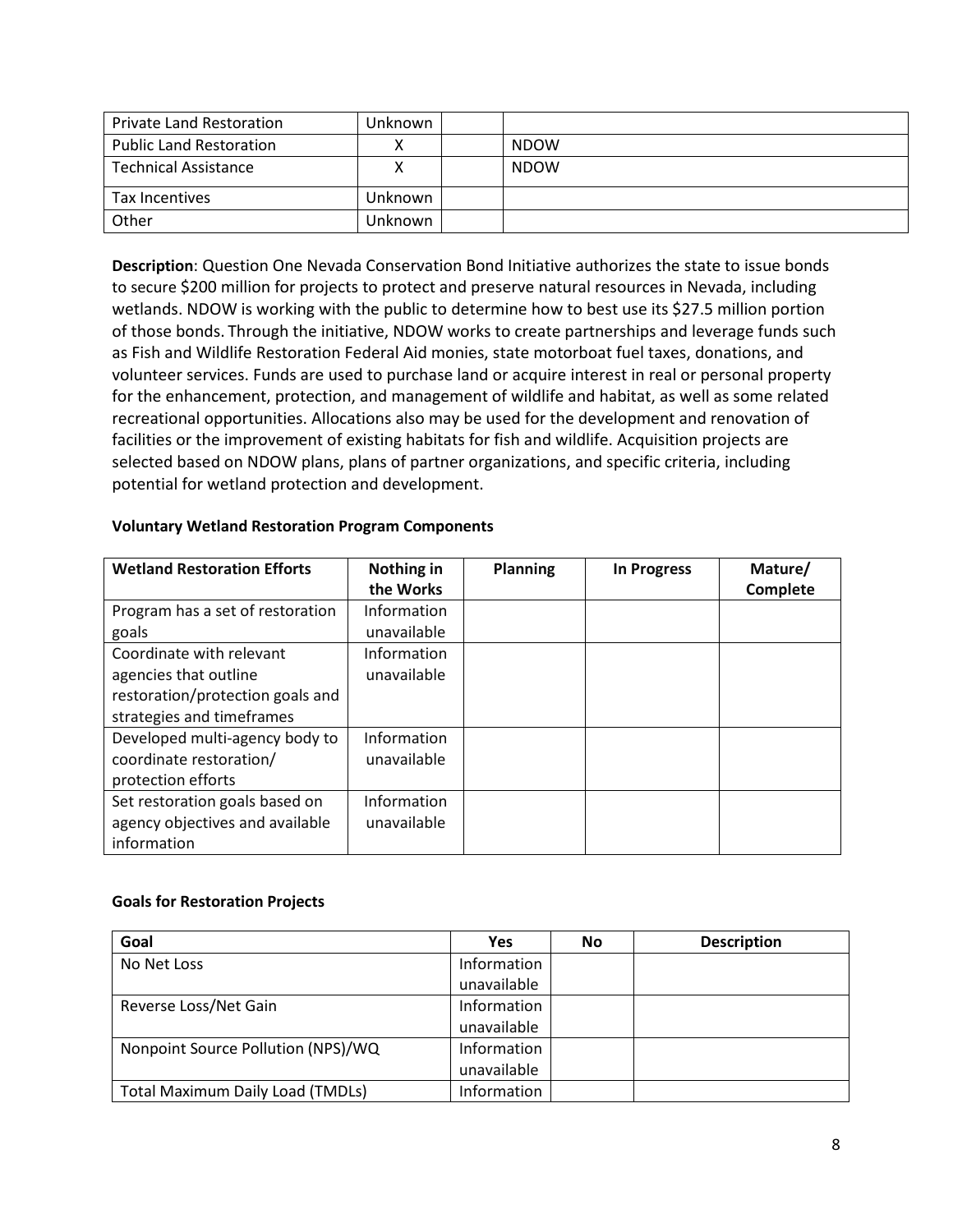|                              | unavailable |  |
|------------------------------|-------------|--|
| Habitat                      | Information |  |
|                              | unavailable |  |
| <b>Coastal Protection</b>    | Information |  |
|                              | unavailable |  |
| <b>Floodwater Protection</b> | Information |  |
|                              | unavailable |  |
| Groundwater                  | Information |  |
|                              | unavailable |  |
| Other (please describe)      | Information |  |
|                              | unavailable |  |

# **Landowner Guides and Handbooks to Assist with Voluntary Wetland Restoration Efforts**

Information unavailable.

# <span id="page-8-0"></span>**Section F. Innovative and/or Highly Effective Education and Outreach**

None.

# **Section G. Climate Change and Wetlands**

The state does not formally work on climate change issues.

### **Other Non-Climate Change Adaptation Efforts:**

The state is in the middle of a cycle of drought and there is informal discussion of the use of wetlands to improve water storage.

### <span id="page-8-1"></span>**Section H. Integration**

| Entity/Program Area                     | Yes/No     | Description of the Connection                                      |
|-----------------------------------------|------------|--------------------------------------------------------------------|
| NPDES/Stormwater                        | NO.        |                                                                    |
| 303(d)                                  | <b>YES</b> |                                                                    |
| 305(b) reporting on wetlands            | <b>YES</b> |                                                                    |
| <b>Total Maximum Daily Load (TMDLs)</b> | $\sim$     | Would allow if proposed and makes sense; not<br>currently in TMDLs |
| Climate Change/ Resiliency              | <b>NO</b>  | Not at this time, potentially in the future                        |
| Land Use / Watershed planning           | <b>YES</b> | Not extensive, but on some specific plans                          |
| Flood/Hazard Mitigation                 | NO.        |                                                                    |
| Coastal Work                            | N/A        |                                                                    |
| <b>Wildlife Action Plan</b>             | U/K        |                                                                    |
| Statewide Comprehensive Outdoor         | <b>YES</b> | Wetlands are included in Nevada's 2003 Statewide                   |
| <b>Recreation Plan (SCORP)</b>          |            | Comprehensive Outdoor Recreation Plan; check if in                 |
|                                         |            | most recent submission                                             |
| Other                                   | <b>NO</b>  |                                                                    |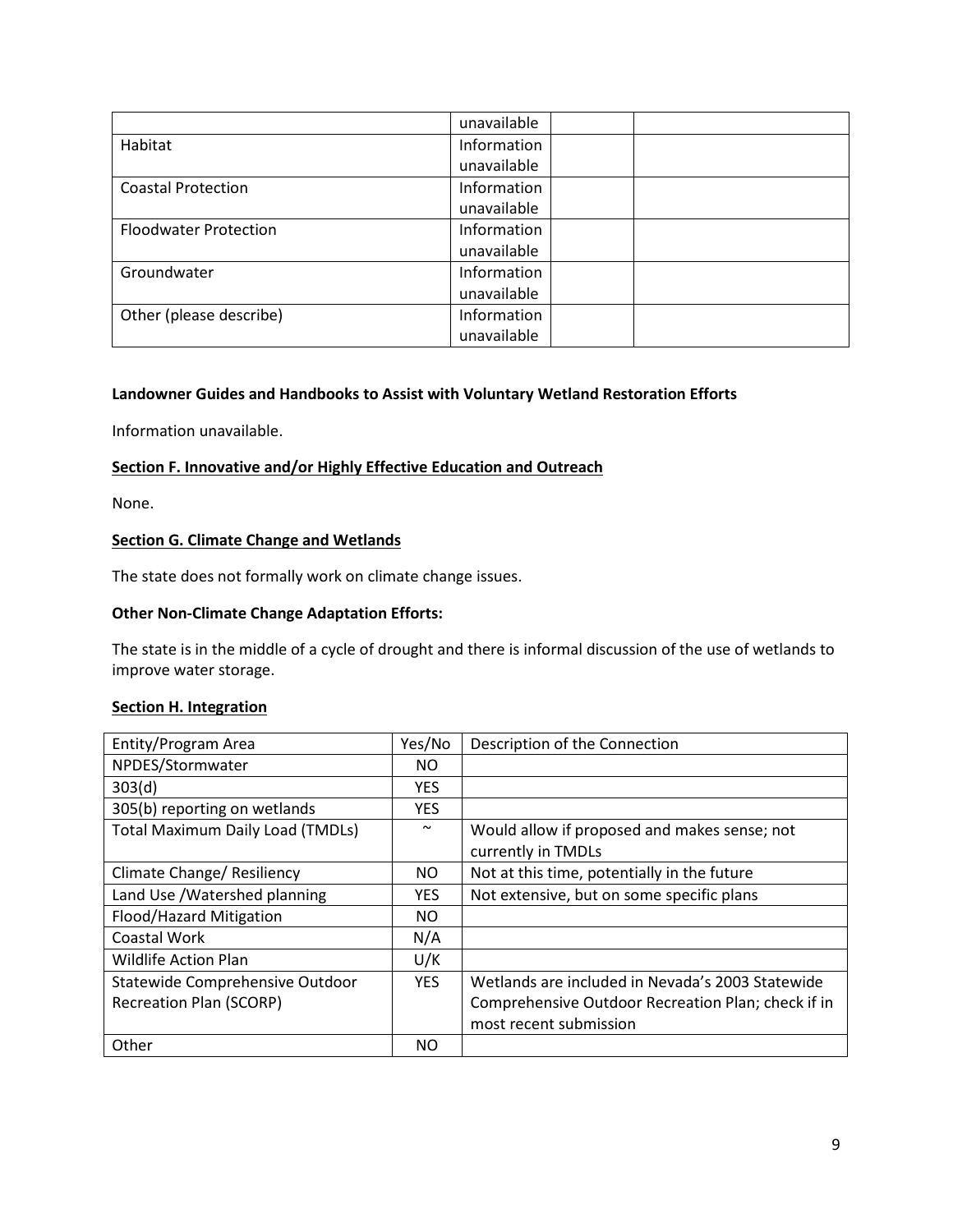# **State Wetland Program Contact**

John Heggeness Nevada Division of Environmental Protection Bureau of Water Quality Planning 901S. Stewart Street, Suite 4001 Carson City, NV 89701 (775) 687-9449 jheggene@ndep.nv.gov

# **State Wetland Program Development Continuum**

| <b>Continuum Stage</b>              |           | <b>Core Element</b><br>1: Regulation | <b>Core Element</b><br>2: Monitoring<br>& Assessment | <b>Core Element 3:</b><br><b>Wetland Water</b><br>Quality | <b>Core Element</b><br>4:<br>Voluntary |
|-------------------------------------|-----------|--------------------------------------|------------------------------------------------------|-----------------------------------------------------------|----------------------------------------|
|                                     |           |                                      |                                                      | <b>Standards</b>                                          | <b>Restoration</b>                     |
| <b>Mature Stage</b>                 | High<br>Л | 401<br><b>Certification</b><br>Only  |                                                      |                                                           | <b>Unknown</b>                         |
| <b>Initial Implementation Stage</b> |           |                                      |                                                      |                                                           |                                        |
| <b>Development Stage</b>            |           |                                      | X                                                    | X                                                         |                                        |
| <b>Early Stage</b>                  | Low       |                                      |                                                      |                                                           |                                        |

# **Section J. Useful Websites**

# **State Government Programs**

- 1. Department of Conservation & Natural Resources
	- a) Division of Environmental Protection
		- i. Bureau of Water Quality Planning <http://ndep.nv.gov/bwqp/index.htm>
			- Water Quality Monitoring Branch <http://ndep.nv.gov/bwqp/monitor.htm>
			- Monitoring Branch <http://ndep.nv.gov/bwqp/monitor.htm>
			- Lake Tahoe Watershed Program <http://ndep.nv.gov/bwqp/tahoe.htm>
			- Nonpoint Source Pollution Management Program <http://ndep.nv.gov/bwqp/NPSGWP.htm>
			- Water Quality Certification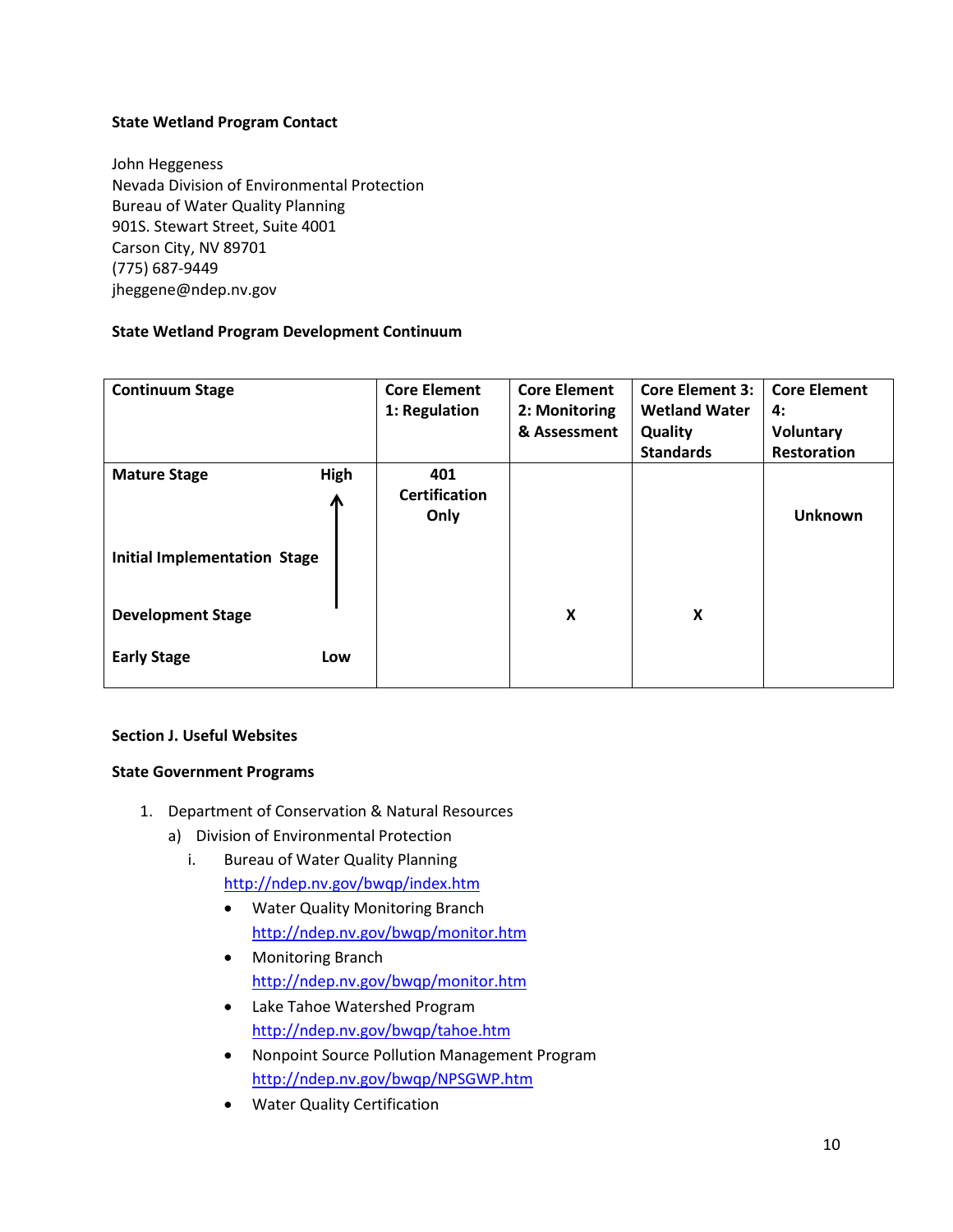<http://ndep.nv.gov/bwqp/401cert.htm>

- ii. Bureau of Water Pollution Control <http://ndep.nv.gov/bwpc/index.htm>
- b) Division of Water Resources <http://water.nv.gov/>
- c) Nevada Natural Heritage Program <http://heritage.nv.gov/>
	- i. Ecology Program <http://heritage.nv.gov/ecology>
	- 2007 Nevada Priority Wetlands Inventory <http://heritage.nv.gov/node/172>
	- Nevada Wetlands Priority Conservation Plan <http://heritage.nv.gov/node/173>
	- ii. Nevada Springs Conservation Plan <http://heritage.nv.gov/node/171>
- d) Conservation District Program <http://dcnr.nv.gov/conservation-district-program/>
- 2. Nebraska Department Of Wildlife
	- a) Washoe Lake Wetlands [http://www.ndow.org/Education/Watchable\\_Wildlife/Washoe\\_Lake\\_Wetlands/](http://www.ndow.org/Education/Watchable_Wildlife/Washoe_Lake_Wetlands/)

# **Federal Government Programs**

1. USDA Natural Resource Conservation Service Wetlands Reserve Program <http://www.nv.nrcs.usda.gov/programs/WRP2010.html>

# **Tribal Government Programs**

- 1. Pyramid Lake Paiute Tribe
	- a) Environmental Department
		- i. Wetland Protection Program <http://plpt.nsn.us/environmental/Wetlands/wetlands.htm>
		- Wetland Program Plan <http://plpt.nsn.us/environmental/Wetlands/WetlandProgramPlan.pdf>

# **Other Organization Wetland Programs**

- 1. Desert Research Institute <http://www.dri.edu/>
- 2. Nevada Waterfowl Association <http://nevadawaterfowl.org/>
- 3. Ducks Unlimited